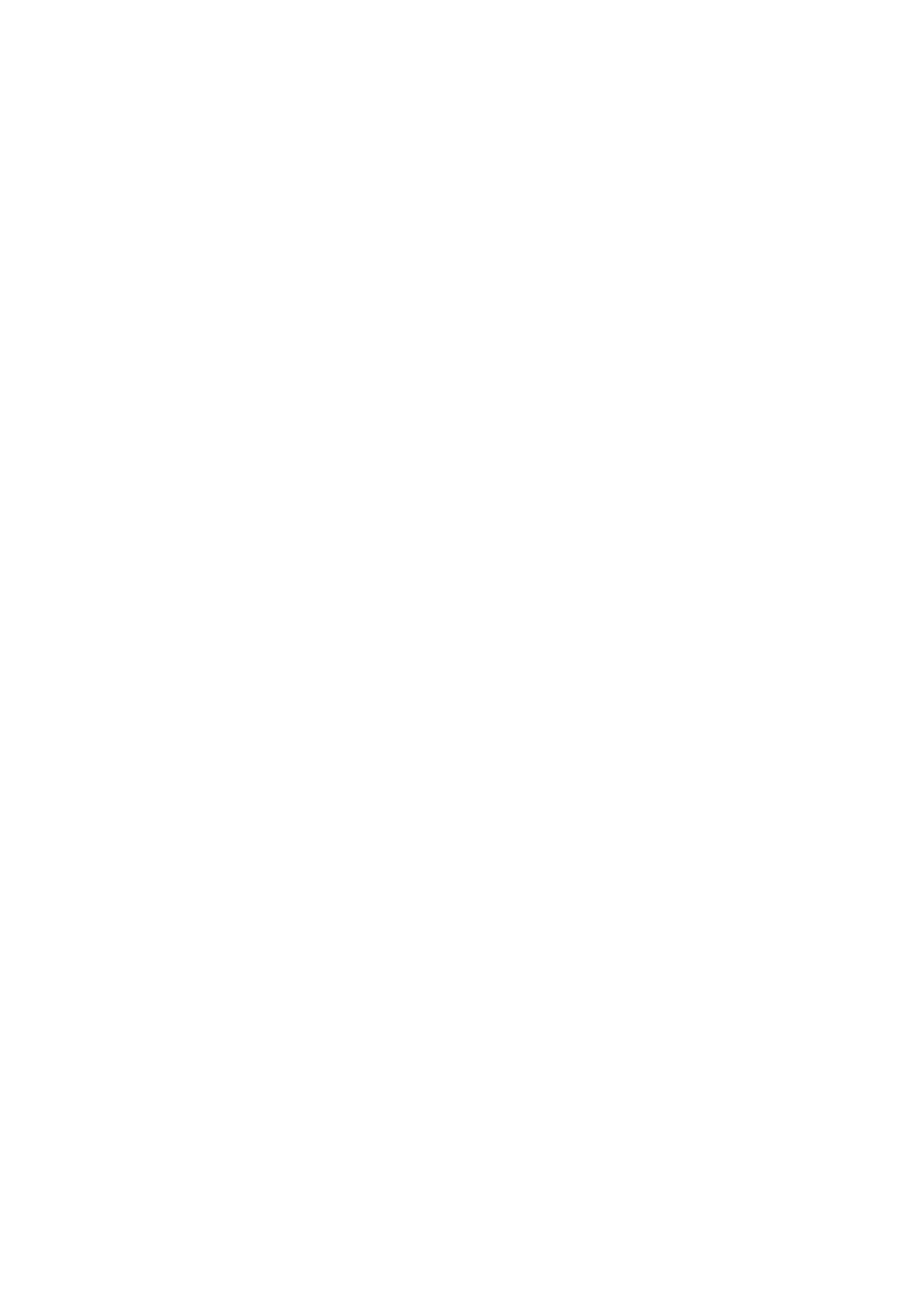# eEvidence

## eEvid Email Header Details

| Received:   | from $[192.168.1.41]$ $(88.22.38.80)$ by serenamail.com with ESMTP<br>USCSS Nostromo [1.9.6.e7h_F9H] id: <g1dlvs680d127267931908_7.0>; Sat, 13 Feb<br/>2016 21:58:28 +0100 (CET)</g1dlvs680d127267931908_7.0> |
|-------------|---------------------------------------------------------------------------------------------------------------------------------------------------------------------------------------------------------------|
| X-Host:     | [192.168.1.41]                                                                                                                                                                                                |
|             | X-RealSender: info@eevid.com                                                                                                                                                                                  |
| X-RealIP:   | 88.22.38.80                                                                                                                                                                                                   |
| X-SMID:     | G1DLvS680d127267931908_7.0                                                                                                                                                                                    |
| X-ToDomain: | eevid.serenamail.com                                                                                                                                                                                          |
| X-M-MSG:    | G1DLvS680d127267931908_7                                                                                                                                                                                      |
| From:       | eEvidence <info@eevid.com></info@eevid.com>                                                                                                                                                                   |
|             | Content-Type: multipart/alternative; boundary="Apple-Mail=_BA6493EB-9533-4850-B5C2-<br>66C099EA8626"                                                                                                          |
| Subject:    | Any subject                                                                                                                                                                                                   |
| Message-Id: | <faa04a0c-1e4d-4001-99dc-bc03a3460741@eevid.com></faa04a0c-1e4d-4001-99dc-bc03a3460741@eevid.com>                                                                                                             |
| Date:       | Sat, 13 Feb 2016 21:58:23 +0100                                                                                                                                                                               |
| To:         | toanyname@gmail.com                                                                                                                                                                                           |
|             | Mime-Version: 1.0 (Mac OS X Mail 9.1 \(3096.5\))                                                                                                                                                              |
| X-Mailer:   | Apple Mail (2.3096.5)                                                                                                                                                                                         |

Email and document accreditation service designed and provided by eEvidence. Copyright © 2010-2016 EEVIDENCE. All rights reserved. Av. Diagonal, 434, 3rd 2nd, 08037 Barcelona (Spain) - www.eevid.com